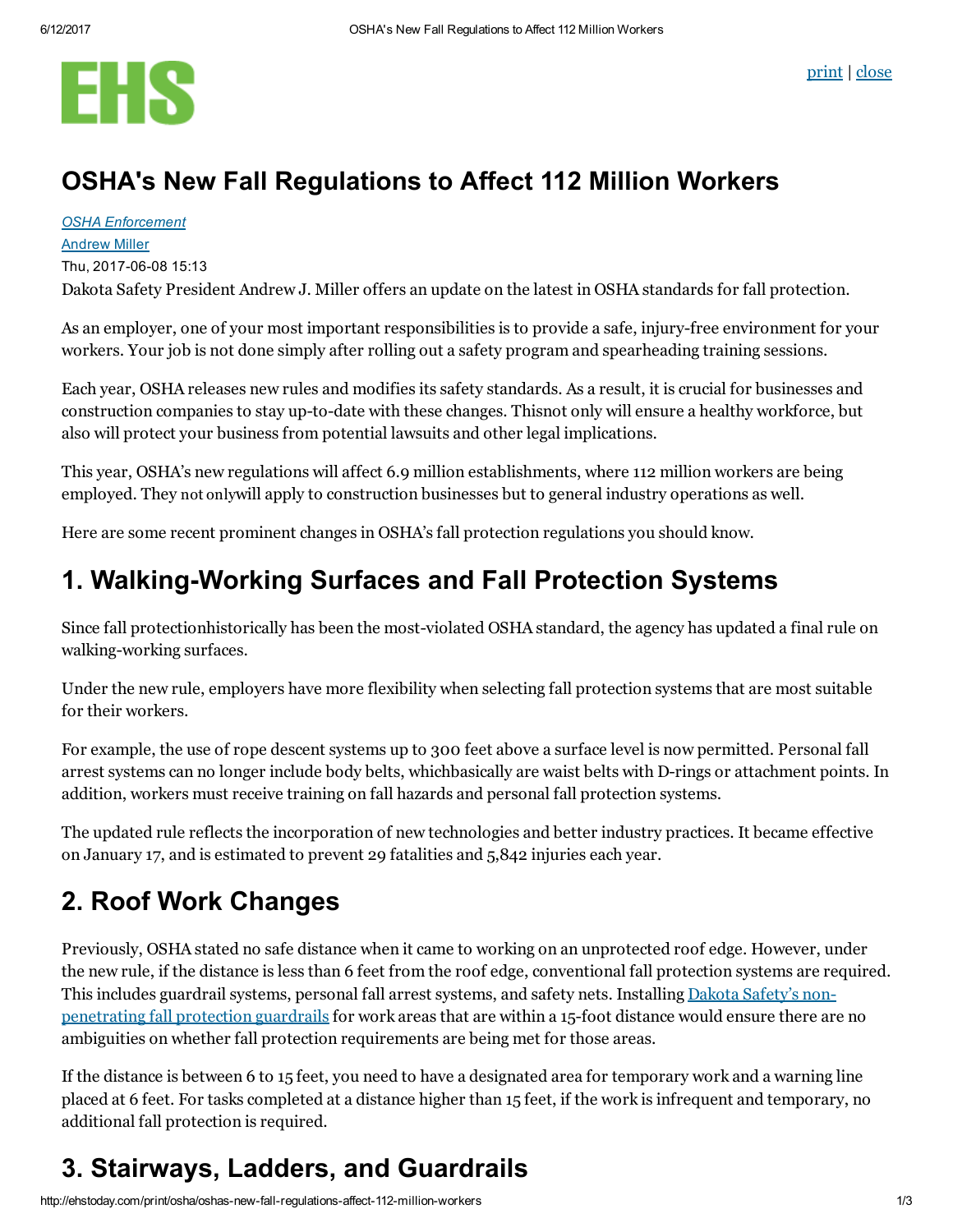Did you know that falls from ladders account for 20 percentof all general industry workplace injuries and fatalities?

The new general industry regulations for guardrails, ladders, and stairways now are aligned with those in the construction industry. Employers must provide guardrails for all work at a height of 42 inches  $(+/- 3$  inches) or higher.

For fixed ladders that are over 24 feet, including structures for outdoor advertising, ladder safety systems or personal fall arrest systems now are mandatory. The rule will go into effect by November 19, 2018 for new ladders and by 2036 for all ladders.

Moreover, employers can no longer use chains to close access openings. Likewise, no alternative options for parapets (a barrier that serves as an extension of the wall of a terrace, walkway, or balcony) are allowed. Regarding stairways: they must have uniform risers and tread depth between railings.

# 4. Workplace Assessments

The new rule puts an emphasis on workplace assessments. All employers must conduct fall hazard assessments before workers can perform their jobs. Each piece of equipment must be identified, tested, certified and maintained properly.

Employers also need to ensure their employees know how to assess and determine whether walking-working surfaces will support the loads that will be placed on them.

For rope descent systems that use anchorages, inspection is mandatory. This will help make sure each anchorage attached to a worker is capable of supporting at least 5,000 pounds in any direction. This rule will go into effect by November 20, 2017.

All assessments must be documented. This includes the work that was evaluated, the specific date of the assessment and the person who authorized the evaluation.

# 5. Training for Employees

Every single employee who uses personal fall protection and performs high-hazard work must be trained about the dangers of falls and how to properly use fall protection systems. The deadline for implementing this rule was May 17.

Historically, employee training always hasrequired guidance from a qualified individual. That said, the new rule specifically states what roles a "competent person" must be able to verify in an array of situations, including:

- When the structural integrity of a walking-working surface needs repair or correction work.
- Annual inspections of rope descent systems.
- Inspections of knots in a lanyard or vertical lifelines.
- Anchorage certifications.

In addition, if there are any changes in workplace operations or equipment, or if an employer believes that additional training would be beneficial, employee re-training is essential. You also must ensure the provided training is written in a language and with vocabulary terms your workers will understand.

### 6. Alignment between the General and Construction Industries

The new walking-working surface regulation provides more consistency between general industry standards and construction industry standards. These consist of the following: